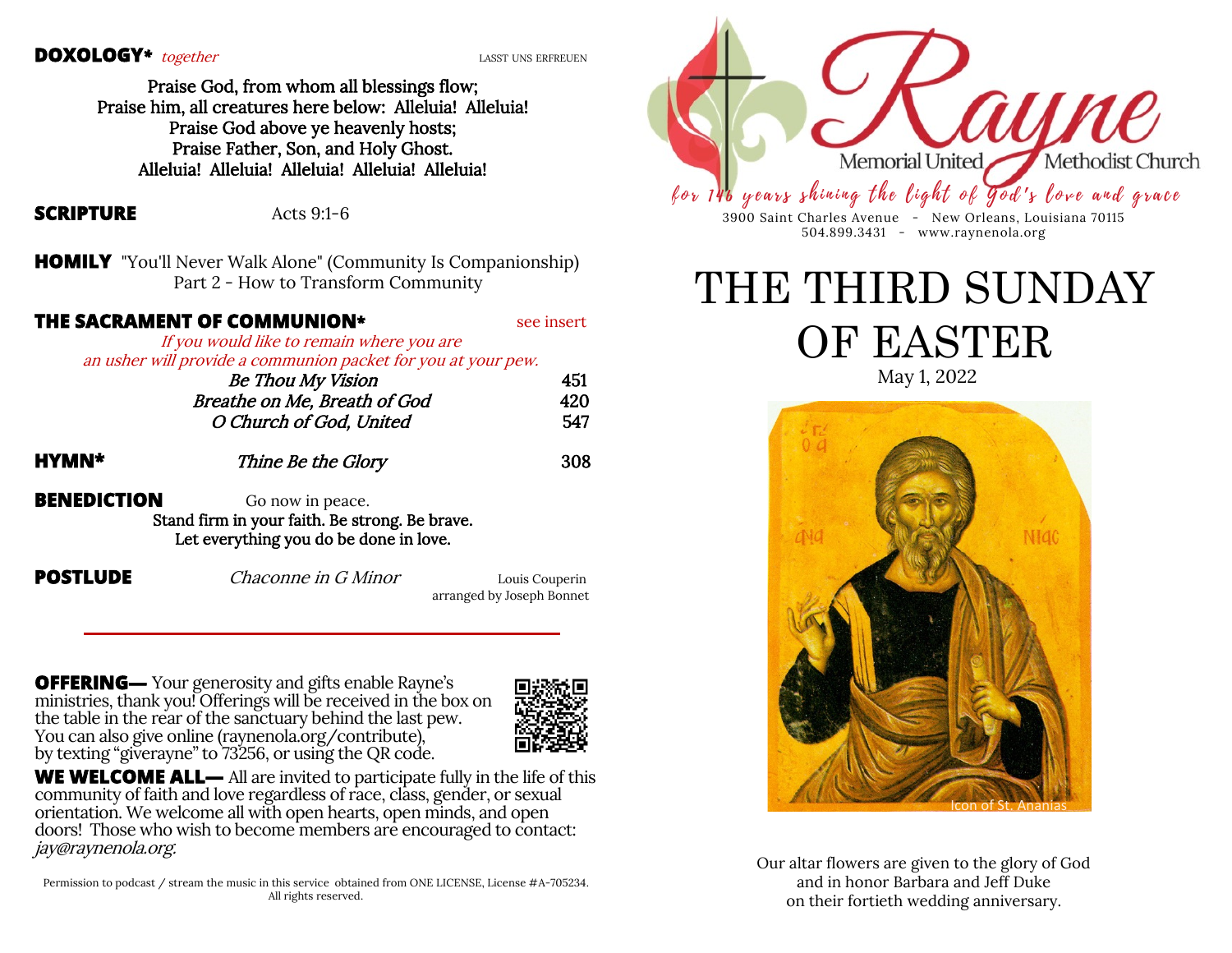# **THE CELEBRATION OF THE GOSPEL**

All are invited to participate in any of our activities, and to become a part of this community of faith and love.

**GATHERING** Rev. Jay Hogewood

"Blessed are you who see the proof of your own becoming, the places where you are worn from so much loving. The laugh lines...the crow's feet...the stretch marks. And yes, the places that hurt. That are visibly still wounded and sore, that change how you move or how you live. Blessed are you, seeing all this evidence of loss, yes, but also of life, because what is real is now showing through. Blessed are you who do not despise your realness. It may hurt. But this is what we hoped for, right? To live and love. To be loved. To have our experiences show on our faces... It is the real life of Jesus in us, being made visible, as all our seams show." ~ Kate Bowler & Jessica Richie, Good Enough

| <b>PRELUDE</b>                        | Communion                                                             | Louis Vierne<br>Marcus St. Julien            |
|---------------------------------------|-----------------------------------------------------------------------|----------------------------------------------|
| <b>CALL TO WORSHIP</b> * responsively |                                                                       | Mary Brown, 8:45 am<br>Jared Frank, 11:00 am |
|                                       | Sing praises to God, you people of faith.                             |                                              |
|                                       | We give thanks to the Lord of light and life, who heals and restores. |                                              |
|                                       | Praise God, who transforms us, who heals and loves us.                |                                              |
|                                       | Praise God, who clothes us with joy and mercy.                        |                                              |
|                                       | Praise the Lord, who forgives us and inspires us to forgive others.   |                                              |
|                                       | We give thanks to you, our God, today and always.                     |                                              |
| <b>HYMN*</b>                          | Rejoice, Ye Pure in Heart                                             | 160                                          |

## **AFFIRMATION OF OUR SHARED FAITH** responsively

The abounding love and guidance of Jesus Christ be with you. And also with you.

Let us affirm our trust in the grace of Jesus, our Savior:

Who shall separate us from the love of Christ? Shall tribulation or distress, or persecution or famine, or nakedness or peril or sword? No! In all things we are more than conquerors through the one who loves us. We trust that neither death nor life, nor angels, nor principalities, nor things present, nor things to come, nor powers, nor height, nor depth, nor anything else in all creation, will be able to separate us from the love of God in Christ Jesus our Lord. Thanks be to God! Amen.

**RESPONSE** O For a Thousand Tongues to Sing 57 (verses 1, 3, 7)

O for a thousand tongues to sing, my great Redeemer's praise, the glories of my God and King, the triumphs of his grace!

Jesus! The name that charms our fears, that bids our sorrows cease; 'tis music in the sinner's ears, 'tis life and health and peace.

In Christ, your head, you then shall know, shall feel your sins forgiven; anticipate your heaven below, and own that love is heaven.

### **THE RED STEPS** A Special Time for Our Children

At this time, children age 3 years old through 2nd grade may attend children's church in the education building.

**MISSION MOMENT** Adelle Bergman Valenti Crescent City Café, director

### **OFFERING**

Ushers with offering plates will pass by each pew. Please pass your gift to the usher or place in the box on the table in the rear of the sanctuary.

Randy Bunnell, 8:45 am

Easter Ralph Vaughan Williams words by George Herbert

Rise heart; thy Lord is risen. Sing his praise without delays, who takes thee by the hand, that thou likewise with him mayst rise: that, as his death calcined thee to dust, his life may make thee gold, and much more just.

Awake, my lute, and struggle for thy part with all thy art. The cross taught all wood to resound his name, who bore the same. His stretched sinews taught all strings, what key is best to celebrate this most high day.

Consort both heart and lute, and twist a song pleasant and long: or since all music is but three parts vied and multiplied; O let thy blessed Spirit bear a part, and make up our defects with his sweet art.

Chancel Choir, 11 am

Invocation Edward L. Larson

Create in me, O God, a pure heart; and renew a right spirit within me. Blessed are the pure in heart: for they shall see God.

*\**The People Standing